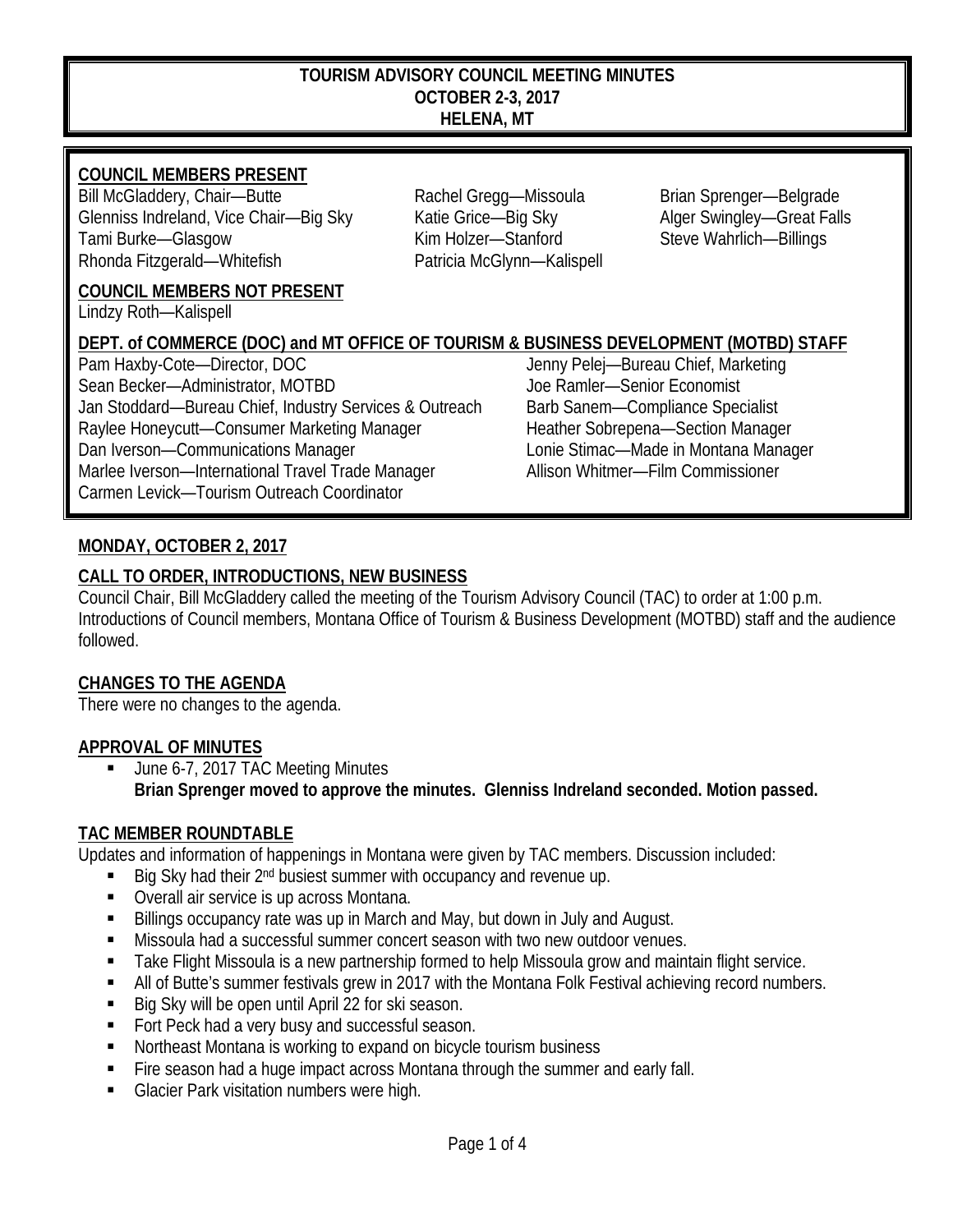# **COMMITTEE REPORTS BY RESPECTIVE CHAIRS**

### **Executive Committee**—Bill McGladdery, Chair

Bill thanked everyone for participating and attending the TAC retreat which was held prior to the full Council meeting. Topics of discussion included:

- TAC member roles and responsibilities
- Building a more cohesive and collaborative relationship with MOTBD, Regions and CVBs
- Overview of documents including the TAC Operating Policy, Tourism Charter, Tourism Region/CVB Rules and Regulations, Strategic Plan for Tourism & Recreation
- **Better process for new TAC member orientation**

### **Marketing Committee/Audits**—Glenniss Indreland, Chair

The Marketing Committee recommended final approval for the following audits:

*Central MT (FY17)*: Approval as submitted with uncommitted funds on hand of \$0.15. **Steve Wahrlich moved to approve the recommendation. Kim Holzer seconded. Motion passed.**

*Missouri River Country (FY17)*: Approval as submitted with uncommitted funds on hand of \$11.65. **Alger Swingley moved to approve the recommendation. Katie Grice seconded. Motion passed.**

*Southeast MT (FY17)*: Approval as submitted with uncommitted funds on hand of \$34.41. **Tami Burke moved to approve the recommendation. Patricia McGlynn seconded. Motion passed.**

*Yellowstone Country (FY17)*: Approval as submitted with uncommitted funds on hand of \$369.90 **Rachel Gregg moved to approve the recommendation. Alger Swingley seconded. Motion passed.**

*Big Sky CVB (FY17)*: Approval as submitted with uncommitted funds on hand of \$487.80. **Steve Wahrlich moved to approve the recommendation. Brian Sprenger seconded. Glenniss Indreland abstained. Motion passed.**

*Billings CVB (FY17)*: Approval as submitted with uncommitted funds on hand of \$0.00. **Kim Holzer moved to approve the recommendation. Tami Burke seconded. Motion passed.**

*Butte CVB (FY17)*: Approval as submitted with uncommitted funds on hand of \$154.98. **Steve Wahrlich moved to approve the recommendation. Patricia McGlynn seconded. Motion passed.**

*Gardiner CVB (FY17)*: Approval as submitted with uncommitted funds on hand of \$657.89. **Brian Sprenger moved to approve the recommendation. Katie Grice seconded. Motion passed.**

*Glendive CVB (FY17)*: Approval as submitted with uncommitted funds on hand of \$21,691.15. **Brian Sprenger moved to approve the recommendation. Rhonda Fitzgerald seconded. Motion passed.**

*Glendive CVB (FY18 Closeout)*: The responsibility to administer the Glendive CVB lodging tax funds has moved to the Glendive Chamber of Commerce. The remaining Cash on Hand of \$22,388.15 has been transferred to the Glendive Chamber of Commerce and is part of the FY18 Marketing Plan Budget. Recommendation was for approval as submitted with uncommitted funds on hand of \$22,388.15.

**Steve Wahrlich moved to approve the recommendation. Alger Swingley seconded. Motion passed.**

*Helena CVB (FY17)*: Approval as submitted with uncommitted funds on hand of \$74.45. **Steve Wahrlich moved to approve the recommendation. Kim Holzer seconded. Motion passed.**

*Red Lodge CVB (FY17)*: Approval as submitted with uncommitted funds on hand of \$86.63. **Tami Burke moved to approve the recommendation. Rachel Gregg seconded. Motion passed.**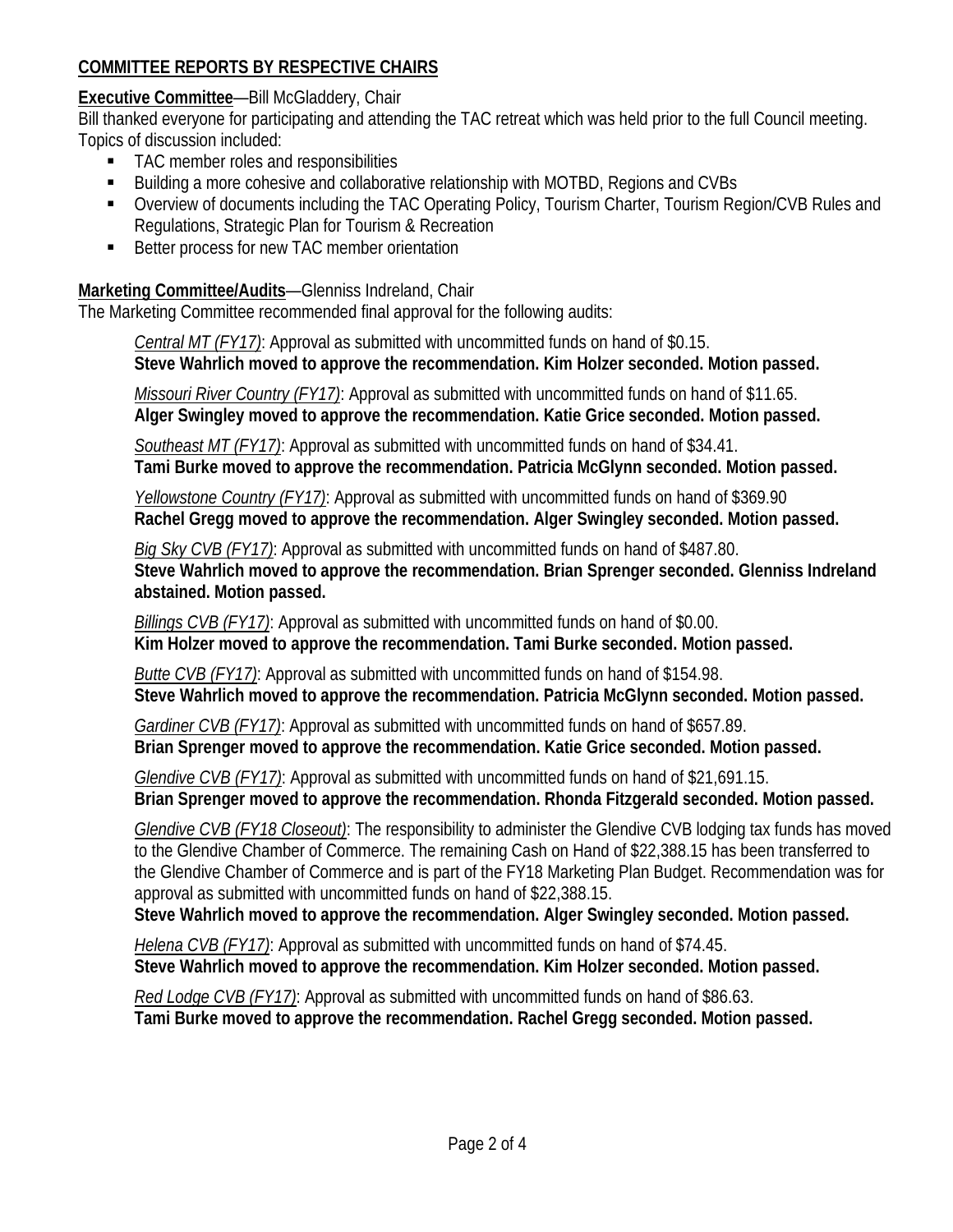### **Research Committee**—Rhonda Fitzgerald, Chair

Rhonda reported that there were 48 new research project requests proposed for FY19. The Committee met and narrowed that down to 11 or 12 projects that will be reviewed further by ITRR to analyze the method of research needed and an associated cost for each project. The Committee will make a recommendation for research projects to the full Council in April 2018. All research project information can be found at the ITRR website at [www.itrr.umt.edu.](http://www.itrr.umt.edu/)

### **PUBLIC COMMENT**

*Visit Billings*—Alex Tyson played the new Visit Billings promotional video.

*West Yellowstone*—Wendy Swenson talked about the new OHV/ATV trail use map. This map is the result of a joint venture project that was done in conjunction with partners from their region as well as Idaho.

*Economy in Montana*—Lieutenant Governor Mike Cooney welcomed everyone to Helena and talked about the economy in Montana including the recent budget cuts. He encouraged and asked people to reach out to their local legislators if they have concerns regarding these issues.

*Meeting Structure*—Norma Nickerson asked that the TAC reconsider their meeting structure.

#### **WORKING EFFECTIVELY WITH SOCIAL MEDIA INFLUENCERS**

A panel of Region and CVB directors discussed the challenges and successes of working with social media influencers. Topics discussed included costs, contracts with influencers, content produced by influencer, hashtags, etc. Some Regions/CVBs have utilized agency to help vet and recruit influencers. Most have chosen not to pay an influencer beyond covering of expenses. The panel stressed the importance of research and vetting of the influencer in advance to ensure that the influencer is a good fit for the region or activities that you have hired them to do.

#### **MEETING RECESSED**

#### **TUESDAY, OCTOBER 3, 2017**

Bill McGladdery called the meeting to order at 8:30 a.m. He thanked the reception sponsors and staff for their hospitality.

#### **MARKETING COMMITTEE, CONTINUED**

Katie Grice announced some awards for the tourism Regions and CVBs for the June 2017 marketing plan presentations. She thanked everyone for their efforts in making the new presentation format a success. The winners were:

- Best Use of Technology—Kalispell CVB
- Best Adaptation to Presentation Space—Yellowstone Country
- Most Progress Straight out of Comfort Zone—Miles City CVB
- Best Use of Volunteers—Dillon CVB
- Best Table Display—Missouri River Country
- Best Use of Data—Great Falls CVB

## **MONTANA OFFICE OF TOURISM & BUSINESS DEVELOPMENT (MOTBD) UPDATE**—MOTBD Staff

Montana Office of Tourism & Business Development (MOTBD) updates and budget information was given. If you would like to receive the Friday Flash news and updates, please email Carmen Levick at [CLevick@mt.gov.](mailto:CLevick@mt.gov)